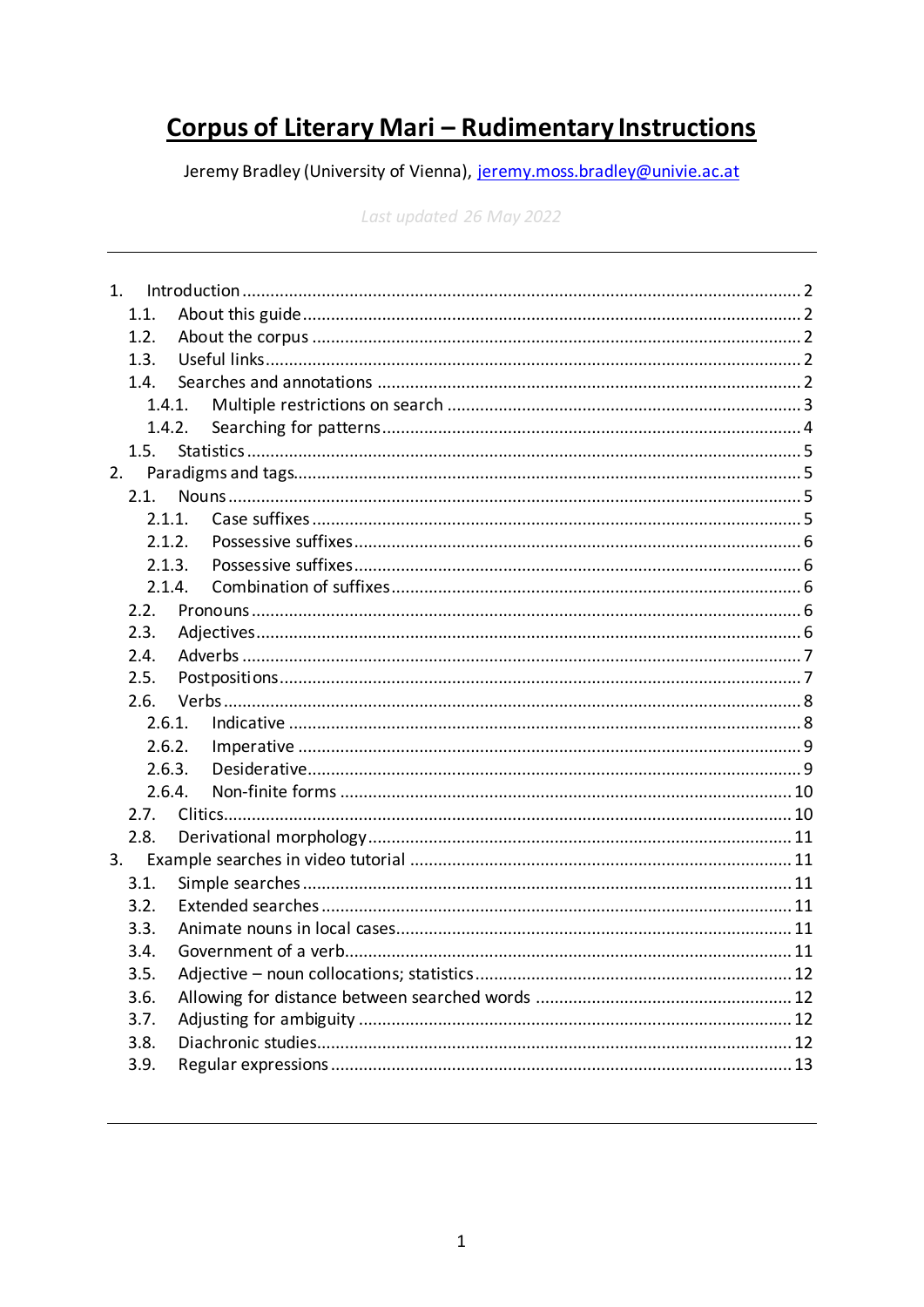# <span id="page-1-0"></span>**1. Introduction**

## <span id="page-1-1"></span>**1.1. About this guide**

This document is not a comprehensive manual to all functions of the corpus! Rather it is an introduction of its most basic functionalities so that you, as a complete beginner, can learn to use it in a rudimentary fashion, and then build upon this foundational expertise via trial and error. It was created in combination with a video tutorial found at [corpus.mari-language.com.](http://corpus.mari-language.com/) Everything laid out in this tutorial is illustrated with practical examples in the tutorial; Section 3 is an overview of the linguistic questions examined in the video.

## <span id="page-1-2"></span>**1.2. About the corpus**

This corpus was created by scholars from Ghent (Alexandra Simonenko), Helsinki (Jack Rueter, Niko Partanen), Moscow (Anna Volkova), Munich/Vienna (Jeremy Bradley), Tromsø (Trond Trosterud), Turku (Jorma Luutonen), and Yoshkar-Ola (Andrey Chemyshev, Gennadiy Sabantsev, Nadezhda Timofeeva). As of now it contains 57.38 million tokens of Meadow Mari texts from different genres (fiction, non-fiction, law, news, science) and covers over a century of Mari literacy.

This is an annotated corpus: one can search the texts in the corpus by grammatical information, etc. This annotation is at this point fairly rudimentary, and the disambiguation is currently not fully reliable. Caution and common sense is thus advised when using the corpus: please account for both false negative results (i.e., situations in which you do not find the pattern you are looking for due to incorrect interpretation in the corpus) and false positive results (i.e., the corpus returns erroneous results in addition to the desired ones) by making one's searches as unambiguous as possible, by checking on alternative interpretations of relevant forms, by manually processing the output of the search, etc. – see Section **Error! R eference source not found.** for some examples.

## <span id="page-1-3"></span>**1.3. Useful links**

Mari-English dictionary: [dict.mari-language.com](http://dict.mari-language.com/) Mari-Finnish dictionary et al.: [muter.oahpa.no/](https://muter.oahpa.no/) Mari-Russian dictionary et al.: [dict.fu-lab.ru/](https://dict.fu-lab.ru/) Regular expression sandbox: [regex101.com/](https://regex101.com/)

GiellaLT documentation: [giellalt.github.io/lang/common/Korp\\_usage.html](https://giellalt.github.io/lang/common/Korp_usage.html) Keyboard layout, orthography: [www.copius.eu/ortho,](http://www.copius.eu/ortho) [tech.mari-language.com](http://tech.mari-language.com/)

## <span id="page-1-4"></span>**1.4. Searches and annotations**

When you launch the corpus, you will first have to specify your type of search. If you use the **Simple** search, you can search for text fragments in the whole text fragments, e.g., Ик тымык ото шога мемнан элыште, and find all occurrences in the entire corpus. In the results returned by the search mask, you can already see what annotation and metadata the corpus has. For example, if you click on элыште in the first sentence, the output will look like this: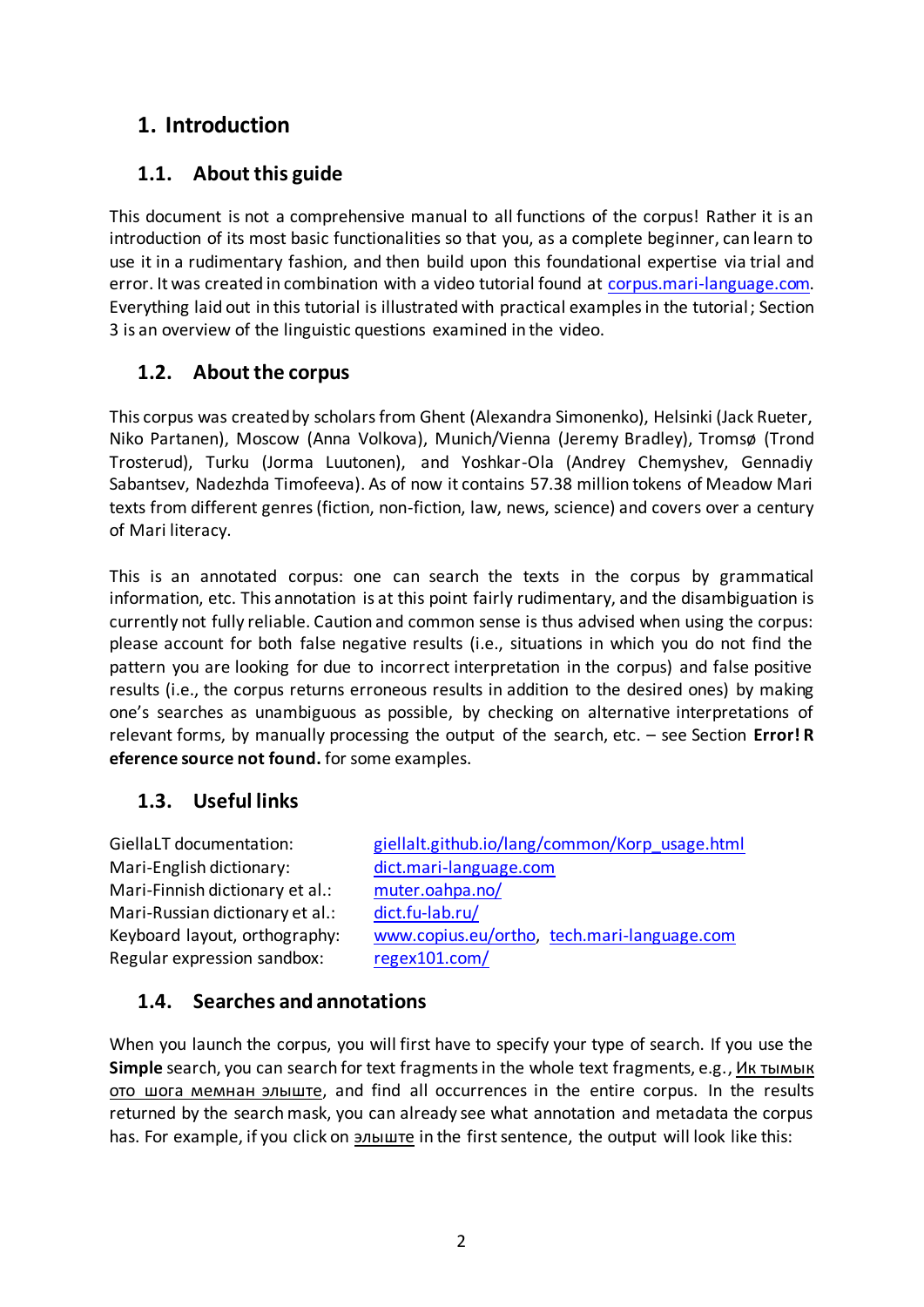| <b>Corpus</b>         |                    |
|-----------------------|--------------------|
| <b>Fiction texts</b>  |                    |
|                       |                    |
| text attributes       |                    |
| domain:               | fiction            |
| title:                | Иксанова шыже блюз |
| date:                 | 2010-01-01         |
| word attributes       |                    |
| part-of-speech:       | noun               |
| grammatical analysis: | N.Sg.Ine           |
| dependency relation:  | Χ                  |
| baseform:             | эл                 |

If you wish to search by these data, want to search for patters, or want to build flexibility into your search, you must use the **Extended** search. You can choose what fields you wish to search in the first dropdown menu, and what/how you want to search this field in the second one.

In the first drop-down menu, important points are:

- **word**: look for the word form as realized in the text. You can make your search case insensitive by clicking on **Aa** to the right of the text box. In a case insensitive search, the query элыште would not only find элыште, but also Элыште, ЭЛЫШТЕ, etc.
- **part-of-speech**: here you can specify that you wish to look for nouns, verbs, adverbs, etc. through a dropdown menu.
- **grammatical analysis**: here you can search for tags indicating the grammatical form of a word, e.g., in this example Sg for singular and Ine for inessive. An overview of suffixes used is given below in Section [2.](#page-4-1)
- **Dependency relation**:the syntactic role of the word in the clause (e.g., subject, object) – here, this parameter is not defined.
- **baseform**: the dictionary form; searching for  $\frac{3n}{2}$  'country' in this field will find all inflected forms of this stem.
- **date:** the date when a resource was created.

In the second drop-down menu, you can choose if you want to match the whole word, just the beginning or end of the word, part of a word, or use regular expressions (**regexp**): a description of a search pattern that allows you to encode alternation, etc. Regular expressions can be incredibly powerful; you can find numerous tutorials online teaching you to use these. They can allow you to find all forms of a stem or suffix even when the annotation in the corpus is not fully reliable.

### <span id="page-2-0"></span>**1.4.1. Multiple restrictions on search**

By clicking on **+** in the bottom left corner of the search box, one can search for tokens satisfying multiple conditions (i.e., condition 1 AND condition 2). For example, if one searches for:

| baseform               |          | <u>ава</u> |
|------------------------|----------|------------|
| and                    |          |            |
| I grammatical analysis | contains | Px         |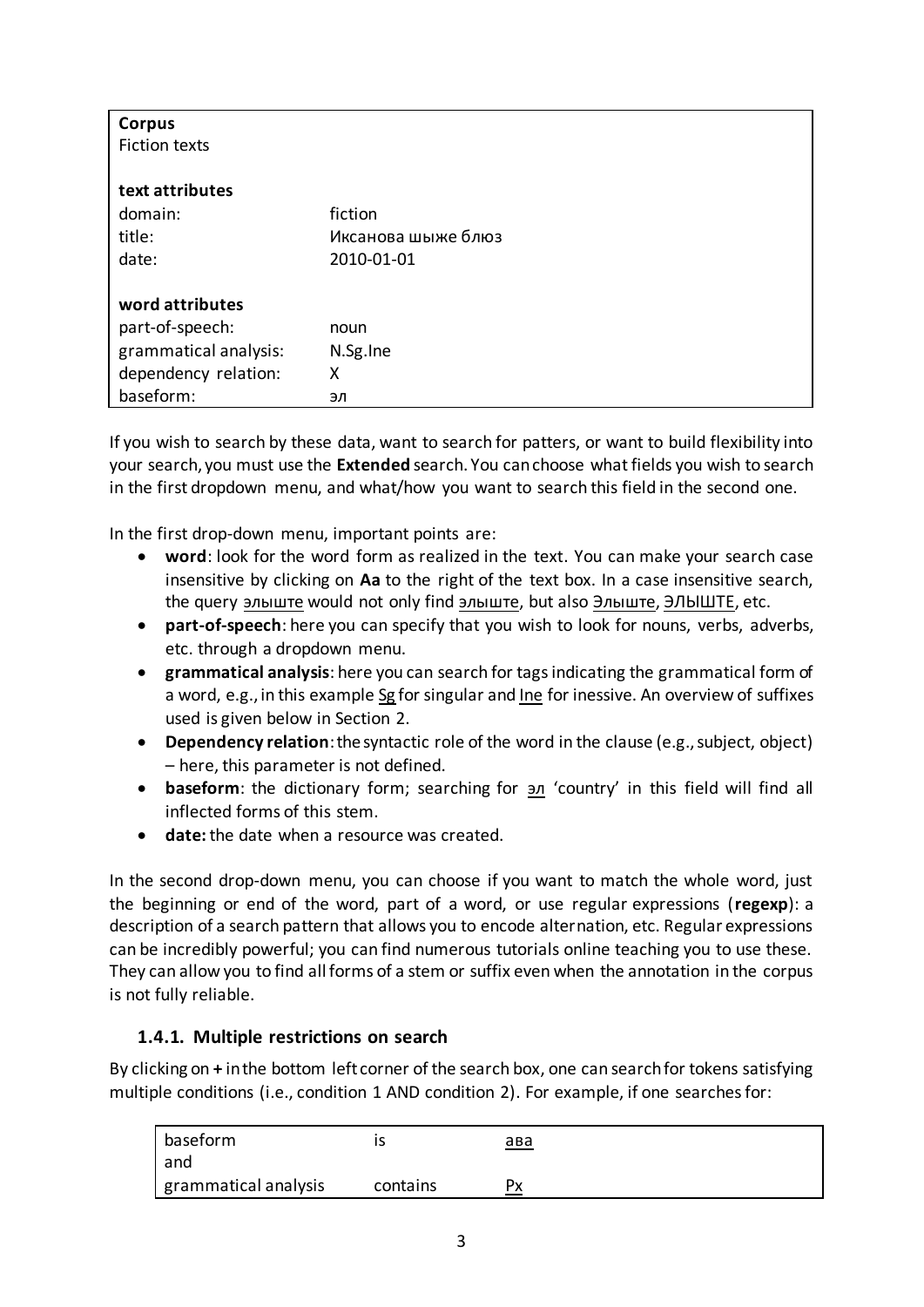... will return all forms of aba 'mother' marked with a possessive suffix.

By clicking on or, one can search for tokens satisfying one of multiple conditions. One can combine AND conjunctions and OR conjunctions, as in this example:

| baseform                   | is       | айдеме     |
|----------------------------|----------|------------|
| and                        |          |            |
| grammatical analysis<br>or | contains | Ine        |
| grammatical analysis       | contains | Щ          |
| or<br>grammatical analysis | contains | <u>Lat</u> |

... will return all forms of aйдеме 'person' marked with local case ending (inessive, illative, or lative). Note the scope: or-relations are always grouped at a lower level, i.e., in the example above, the four conditions are interpreted as follows: (CONDITION 1 and (CONDITION 2 or CONDITION 3 or CONDITION 4)).

### <span id="page-3-0"></span>1.4.2. Searching for patterns

By clicking on the  $+$  symbol to the right of the search box, one can add another search box. This allows users to search for patterns. Individual search boxes can be dragged and dropped to alter the ordering or deleted by clicking the x in the top right corner. If one leaves a search box empty in an added field, the search will accept any word in this position.

For example, the following search will return all occurrences of a genitive-marked word, followed by any word, followed by a possessive suffix (e.g., илышын турло этапыштыже life.GEN different stage.INE.PX3SG 'in the different stages of life):

| grammatical analysis | word                | grammatical analysis |
|----------------------|---------------------|----------------------|
| contains             |                     | contains             |
| <u>Gen</u>           | <anv word=""></anv> | Px                   |

By clicking on the gear icon  $\langle \text{Q} \rangle$ ) you can specify how many repetitions of a search query should be admissible in a spot. If you set 0 as the lower limit, this means that the search query is optional. For example:

|                      | word                |                      |
|----------------------|---------------------|----------------------|
| grammatical analysis | 1S                  | grammatical analysis |
| contains             | <any word=""></any> | contains             |
| <u>Gen</u>           |                     | $\frac{Px}{x}$       |
|                      | Repeat 0 to 3 times |                      |

This query will find both поэмын геройжо poem.GEN hero.PX3SG 'the hero of the poem' (i.e., an example with nothing between the genitive form and the possessive-marked noun  $-0$ repetitions of <Any word>) as well as республикын образований да наука министерствыже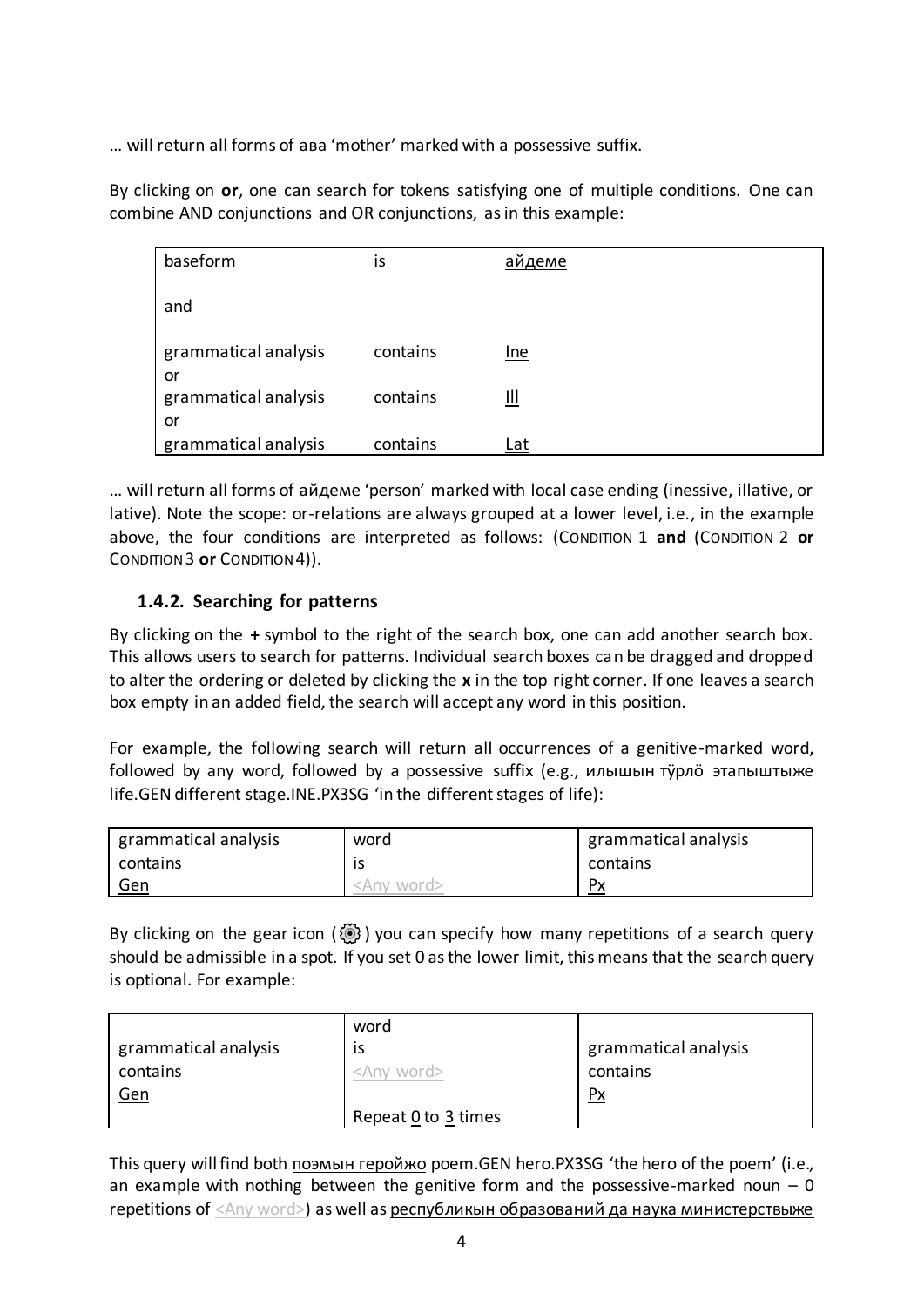republic.GEN education and science ministry.PX3SG 'the republic's ministry of education and science' (3 repetitions of <Any word>).

# <span id="page-4-0"></span>**1.5. Statistics**

For each set of search results, there is a **Statistics**tab showing you, in both relative frequencies and absolute frequencies, all patterns found in the corpus that match your search query, sorted by their freqency. Frequencies of individual forms in texts beloning to different genres are displayed here as well. For example, if you search for all words with the base form nöpt 'house', (an excerpt of) the results will be:

| total rows 286  |                |                          |                      |                  |                |               |                 |          |
|-----------------|----------------|--------------------------|----------------------|------------------|----------------|---------------|-----------------|----------|
| word            | Total          | <b>Non-fiction texts</b> | <b>Fiction texts</b> | Law texts        | News texts     | Science texts | Wikipedia texts |          |
| $\Box$ $\Sigma$ | 786.6 (45,131) | 728.5(145)               | 951.3(6,555)         | $\mathbf{0}$ (0) | 769.8 (37,981) | 740.7 (214)   | 359.4 (236)     | $\wedge$ |
| порт            | 260.2 (14,927) | 226.1(45)                | 304.6 (2,099)        | O(0)             | 255.7 (12,615) | 280.4(81)     | 132.5(87)       |          |
| ПОРТЫШ          | 81 (4,650)     | 115.6(23)                | 107(737)             | 0(0)             | 77.9(3,845)    | 100.4(29)     | 24.4(16)        |          |
| ПОРТЫШТО        | 71.1(4,080)    | 65.3(13)                 | 73(503)              | O(0)             | 71.5(3,530)    | 45 $(13)$     | 32(21)          |          |
| ПОРТШО          | 24.7(1,420)    | 55.3(11)                 | 35(241)              | 0(0)             | 23.3(1,151)    | 17.3(5)       | 18.3(12)        |          |
| Порт            | 48.5 (2,783)   | 50.2(10)                 | 75.6(521)            | O(0)             | 45.3(2,233)    | 55.4(16)      | 4.6 $(3)$       |          |

The absolute frequencies, given in parentheses, show how often a particular form or string of words is find in the corpus, with  $\Sigma$  in the first line showing the total count of all forms. Note how lowercase пӧрт and uppercase Пӧрт are treated as separate forms in this output. These statistics can be exported (e.g., as a .csv file that can be edited in a spreadsheet program such as Microsoft Excel) for further processing.

# **2. Paradigms and tags**

<span id="page-4-1"></span>This section illustrates how morphology handled by the corpus is annotated by it  $-$  you can use this as a reference as to which tags to use in your search query. Alternatively, you can search for one occurrence of the form you are interested in, examine how it is annotated in the corpus, and build a more abstract search pattern on its basis.

## <span id="page-4-2"></span>**2.1. Nouns**

Illustrated using the nouns nöpr 'house'; where an animate noun is needed, asa 'mother' is used instead.

| <b>Nominative</b> | пöрт             | N.Sg.Nom  |
|-------------------|------------------|-----------|
| Genitive          | портын           | N.Sg.Gen  |
| <b>Dative</b>     | портлан          | N.Sg.Dat  |
| <b>Accusative</b> | портым           | N.Sg.Acc  |
| Comparative       | портла           | N.Sg.Cmpr |
| Comitative        | портге           | N.Sg.Com  |
| <b>Inessive</b>   | портышто         | N.Sg.Ine  |
| <b>Illative</b>   | портыш, портышко | N.Sg.III  |
| Lative            | портеш           | N.Sg.Lat  |

## <span id="page-4-3"></span>**2.1.1. Case suffixes**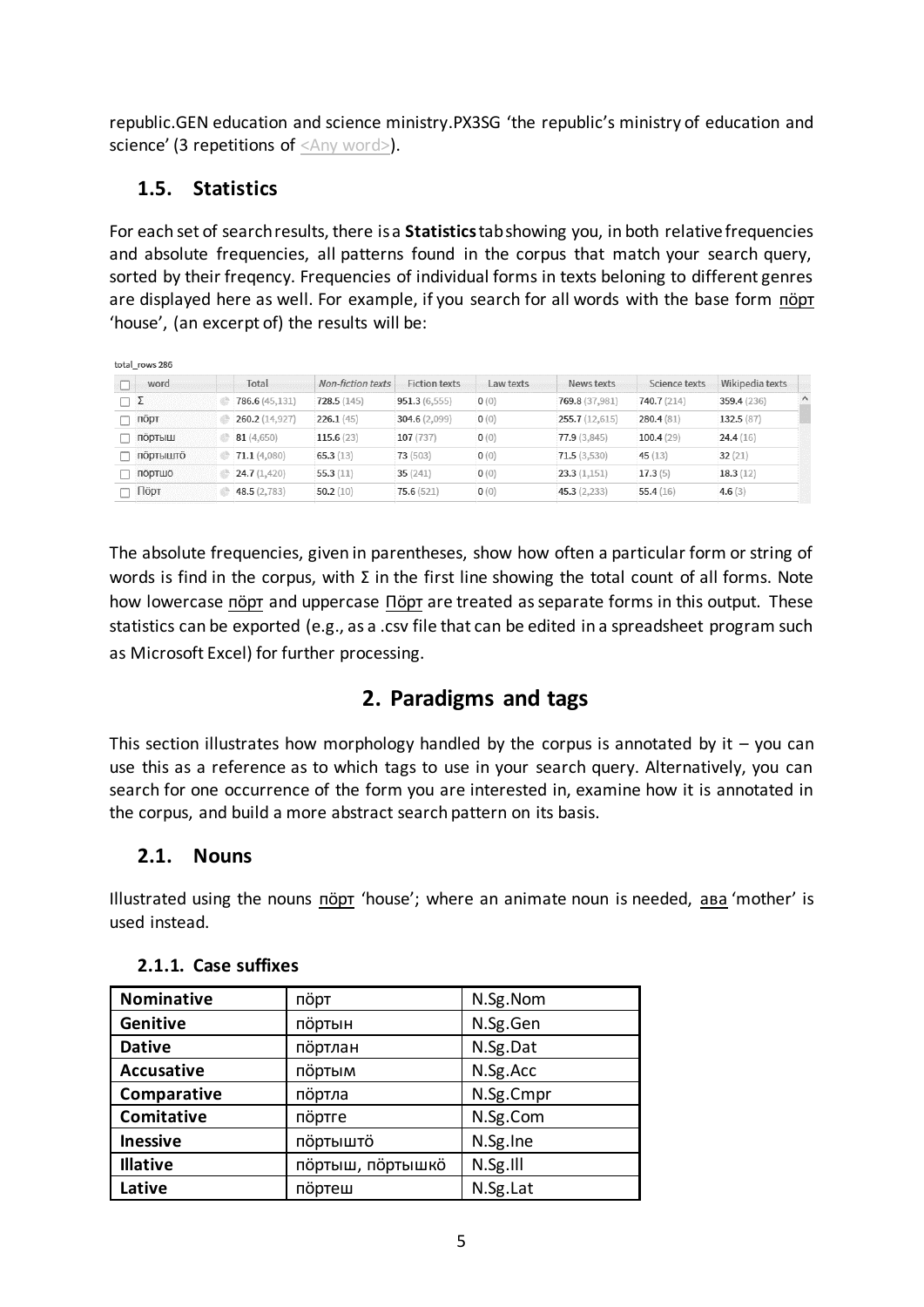#### <span id="page-5-0"></span>2.1.2. Possessive suffixes

| 1Sg | портем  | N.Sg.Nom.PxSg1 |
|-----|---------|----------------|
| 2Sg | портет  | N.Sg.Nom.PxSg2 |
| 3Sg | портшо  | N.Sg.Nom.PxSg3 |
| 1PI | портна  | N.Sg.Nom.PxPl1 |
| 2PI | портда  | N.Sg.Nom.PxPl2 |
| 3PI | портышт | N.Sg.Nom.PxPl3 |

#### <span id="page-5-1"></span>2.1.3. Possessive suffixes

| Plural (1)           | порт-влак              | N.Pl.Nom      |
|----------------------|------------------------|---------------|
| Plural (2)           | N.Pl.Nom<br>порт-шамыч |               |
| Short (local) plural | портла (гыч, )         | N.LocPl.Nom   |
| Sociative plural     | авамыт                 | N.AssocPl.Nom |

### <span id="page-5-2"></span>2.1.4. Combination of suffixes

| <b>Case + Possessive</b> | порт-влакет  | N.Sg.Ine.PxSg1.So CP  |
|--------------------------|--------------|-----------------------|
| <b>Number + Case</b>     | порт-влакым  | N.Pl.Acc              |
| Number + Poss.           | порт-влакет  | N.Pl.Nom.PxSg2.So NP  |
| <b>All three</b>         | порт-влакшым | N.Pl.Acc.PxSg3.So NPC |

Note how the analysis here includes a tag showing the ordering of number suffixes (N), case suffixes (C), and possessive suffixes (P)  $-$  as there is a lot of alternation in this domain, these tags allow users to find only word forms using one arrangement:

| <b>Case + Possessive</b> | портланем | N.Sg.Dat.PxSg1.So CP |
|--------------------------|-----------|----------------------|
| <b>Possessive + case</b> | портемлан | N.Sg.Dat.PxSg1.So PC |

### <span id="page-5-3"></span>2.2. Pronouns

- Personal, e.g., мый 'l'
- Demonstrative, e.g., тиде 'this'
- · Interrogative, e.g., kö 'who'
- Indefinite, e.g., иктаж-ко 'somebody'
- Reflexive, e.g., шкемым 'myself'
- <span id="page-5-4"></span>• Reciprocal, e.g., икте-весыштлан '(they) each other' > Pron.Pron.Recipr.Dat.PxPl3

### 2.3. Adjectives

сай 'good' >

| <b>Positive</b> | сай    | A.Attr |
|-----------------|--------|--------|
| Comparative     | сайрак | A.Comp |

- > Pron.Pers.Sg1.Nom
- > Pron.Dem.Sg.Nom
- > Pron.Interr.Sg.Nom
- > Pron.Indef.Nom
- > Pron.Refl.Acc.PxSg1
-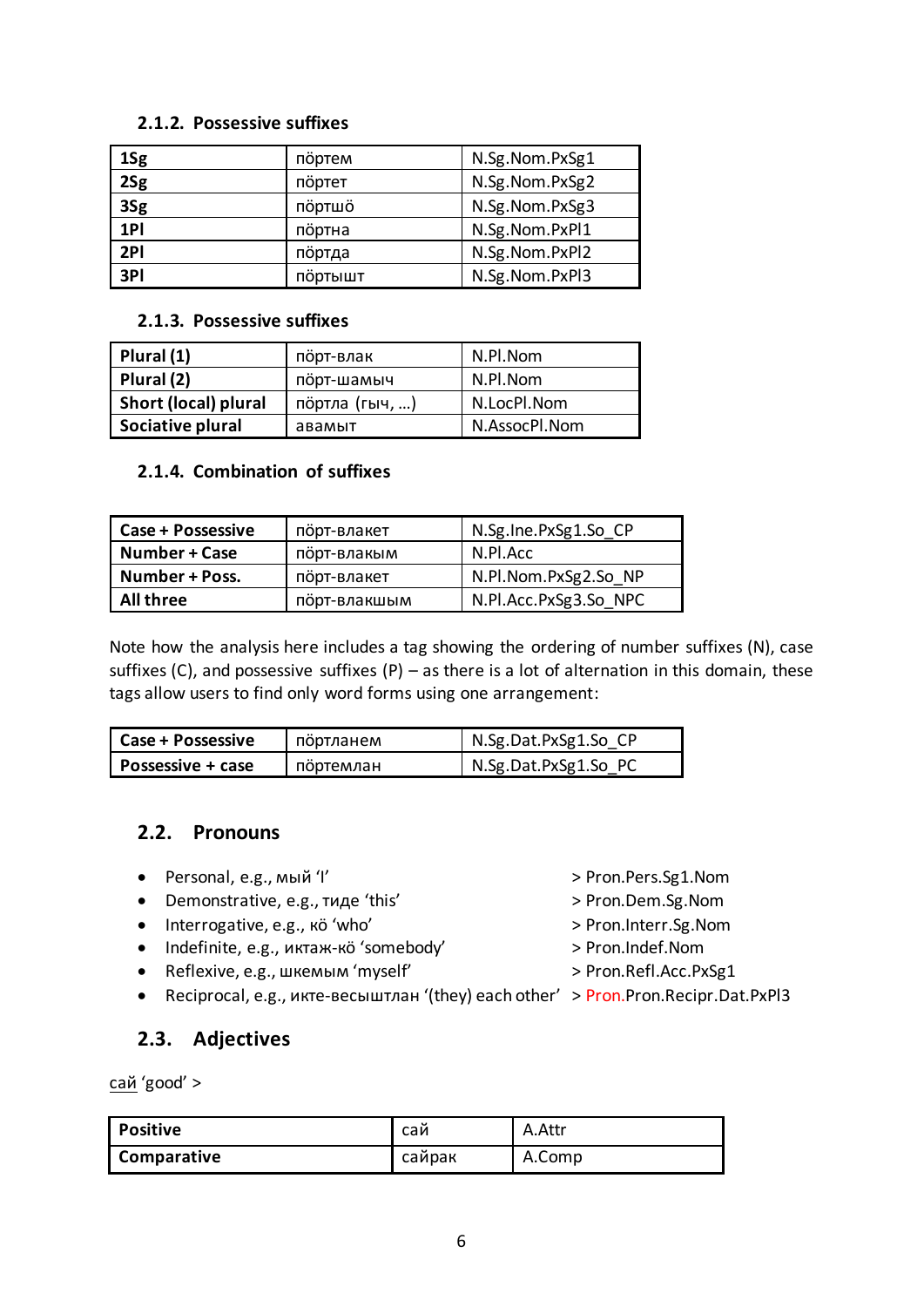# <span id="page-6-0"></span>**2.4. Adverbs**

ончыч 'before'>

| Positive    | ОНЧЫЧ    | Adv      |
|-------------|----------|----------|
| Comparative | ончычрак | Adv.Comp |

# <span id="page-6-1"></span>**2.5. Postpositions**

шенгелне 'behind'>

| <b>Base form</b>           | шенгелне  | Adp.Po       |
|----------------------------|-----------|--------------|
| With possessive suffix 1Sg | шенгелнем | Adp.Po.PxSg1 |
|                            | $\cdots$  |              |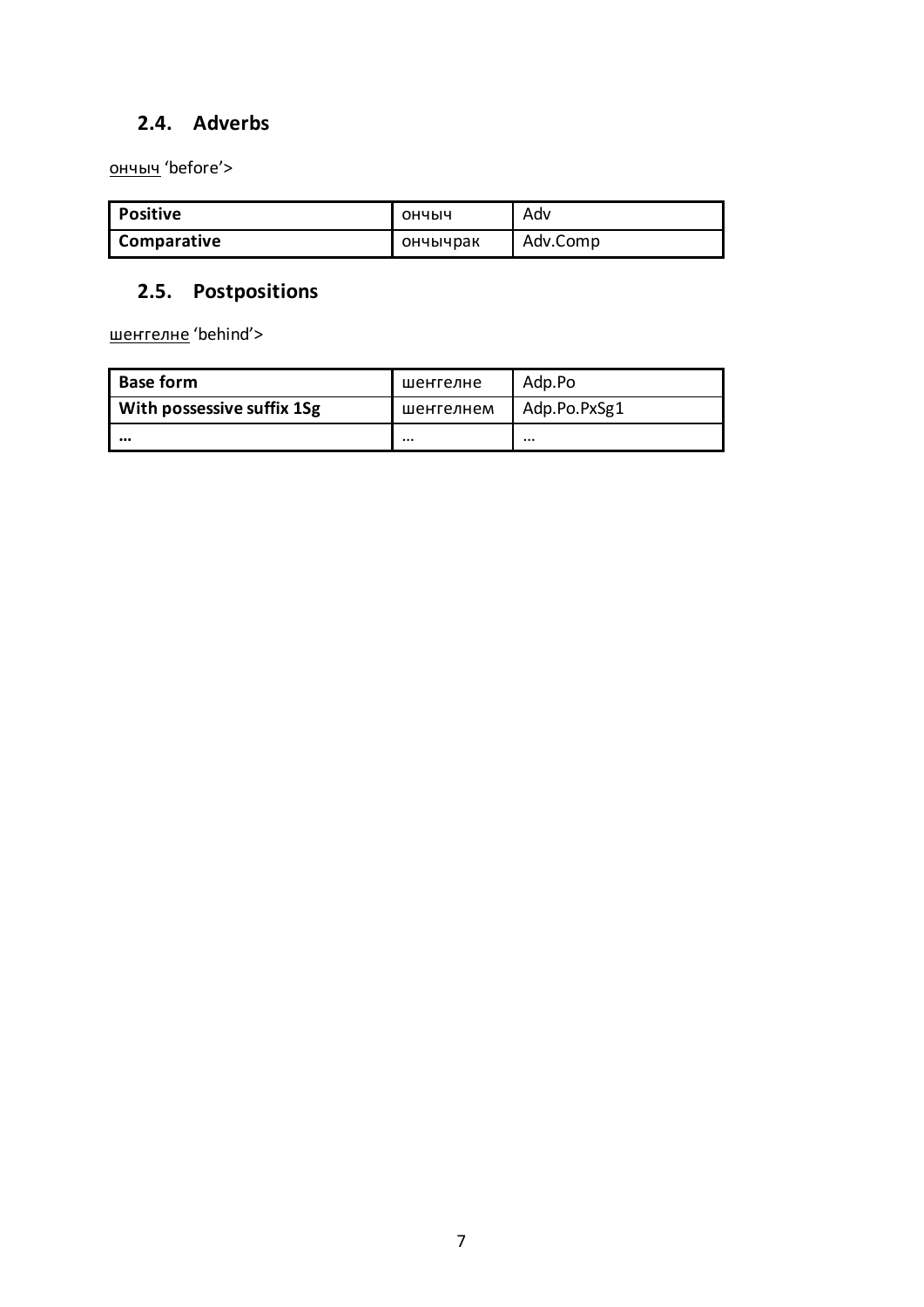# <span id="page-7-0"></span>**2.6. Verbs**

<span id="page-7-1"></span>толаш (verbal stem тол-) 'to come' >

# **2.6.1. Indicative**

| <b>Positive</b> |     |                                | <b>Negative</b>          |                    |                    |
|-----------------|-----|--------------------------------|--------------------------|--------------------|--------------------|
|                 | 1Sg | толам                          | V.Ind.Prs.Sg1            | OM                 | V.Neg.Ind.Prs.Sg1  |
|                 |     |                                |                          | тол                | V.ConNeg           |
|                 | 2Sg | толат                          | V.Ind.Prs.Sg2            | OT                 | V.Neg.Ind.Prs.Sg2  |
|                 |     |                                |                          | тол                | V.ConNeg           |
|                 | 3Sg | толеш                          | V.Ind.Prs.Sg3            | огеш $\sim$ ок     | V.Neg.Ind.Prs.Sg3  |
|                 |     |                                |                          | тол                | V.ConNeg           |
| Present         | 1PI | толына                         | V.Ind.Prs.Pl1            | огына ~ она        | V.Neg.Ind.Prs.Pl1  |
|                 |     |                                |                          | тол                | V.ConNeg           |
|                 | 2PI | толыда                         | V.Ind.Prs.Pl2            | огыда ~ ода        | V.Neg.Ind.Prs.Pl2  |
|                 |     |                                |                          | тол                | V.ConNeg           |
|                 | 3PI | ТОЛЫТ                          | V.Ind.Prs.Pl3            | ОГЫТ               | V.Neg.Ind.Prs.Pl3  |
|                 |     |                                |                          | тол                | V.ConNeg           |
|                 | 1Sg | тольым                         | V.Ind.Prt1.Sg1           | ШЫМ                | V.Neg.Ind.Prt1.Sg1 |
|                 |     |                                |                          | тол                | V.ConNeg           |
|                 | 2Sg |                                | V.Ind.Prt1.Sg2<br>тольыч | ШЫЧ                | V.Neg.Ind.Prt1.Sg2 |
|                 |     |                                |                          | тол                | V.ConNeg           |
|                 |     | 3Sg<br>V.Ind.Prt1.Sg3<br>тольо | ыш                       | V.Neg.Ind.Prt1.Sg3 |                    |
| Past I          |     |                                |                          | тол                | V.ConNeg           |
|                 | 1PI | толна                          | V.Ind.Prt1.Pl1           | ышна               | V.Neg.Ind.Prt1.Pl1 |
|                 |     |                                |                          | тол                | V.ConNeg           |
|                 | 2PI | толда                          | V.Ind.Prt1.Pl2           | ышда               | V.Neg.Ind.Prt1.Pl2 |
|                 |     |                                |                          | тол                | V.ConNeg           |
|                 | 3PI | ТОЛЬЫЧ                         | V.Ind.Prt1.Pl3           | ЫШТ                | V.Neg.Ind.Prt1.Pl3 |
|                 |     |                                |                          | тол                | V.ConNeg           |
|                 | 1Sg | толынам                        | V.Ind.Prt2.Sg1           | толын              | V.Ger.Gen          |
|                 |     |                                |                          | омыл               | V.Neg.Ind.Prs.Sg1  |
|                 | 2Sg | толынат                        | V.Ind.Prt2.Sg2           | толын              | V.Ger.Gen          |
|                 |     |                                |                          | ОТЫЛ               | V.Neg.Ind.Prs.Sg2  |
|                 | 3Sg | толын                          | V.Ind.Prt2.Sg3           | толын              | V.Ger.Gen          |
| Past II         |     |                                |                          | огыл               | V.Neg.Ind.Prs.Sg3  |
|                 | 1PI | толынна                        | V.Ind.Prt2.Pl1           | толын              | V.Ger.Gen          |
|                 |     |                                |                          | огынал ~ онал      | V.Neg.Ind.Prs.Pl1  |
|                 | 2PI | толында                        | V.Ind.Prt2.Pl2           | толын              | V.Ger.Gen          |
|                 |     |                                |                          | огыдал ~ одал      | V.Neg.Ind.Prs.Pl2  |
|                 | 3PI | <b>ТОЛЫНЫТ</b>                 | V.Ind.Prt2.Pl3           | толын              | V.Ger.Gen          |
|                 |     |                                | ОГЫТЫЛ                   | V.Neg.Ind.Prs.Pl3  |                    |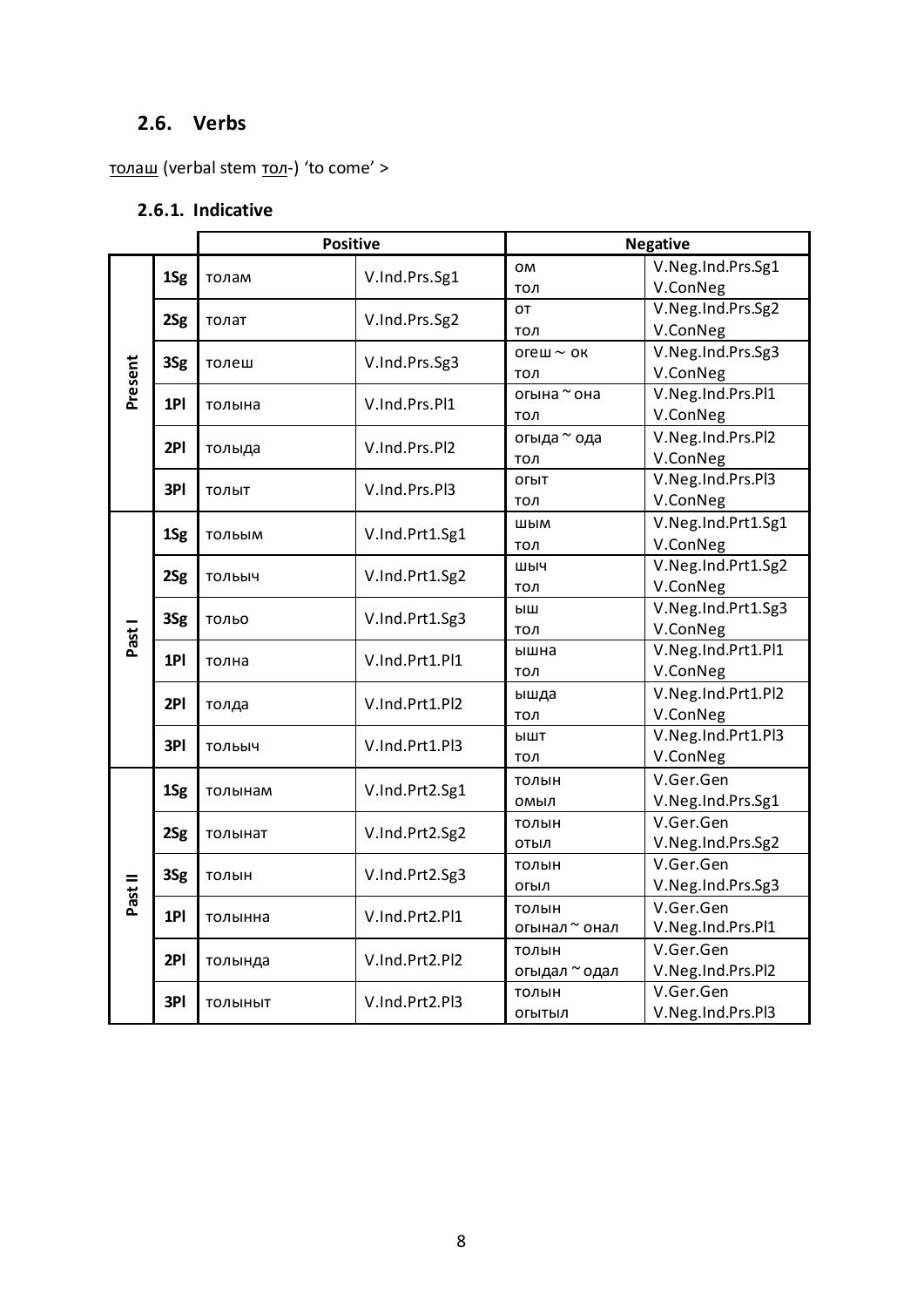Negative forms of улаш 'to be' (present tense):

| 1Sg | омыл          | V.Neg.Ind.Prs.Sg1 |
|-----|---------------|-------------------|
| 2Sg | отыл          | V.Neg.Ind.Prs.Sg2 |
| 3Sg | огыл          | V.Neg.Ind.Prs.Sg3 |
| 1PI | огынал ~ онал | V.Neg.Ind.Prs.Pl1 |
| 2PI | огыдал ~ одал | V.Neg.Ind.Prs.Pl2 |
| 3PI | ОГЫТЫЛ        | V.Neg.Ind.Prs.Pl3 |

# <span id="page-8-0"></span>**2.6.2. Imperative**

|     | <b>Positive</b>          |             | <b>Negative</b> |                             |
|-----|--------------------------|-------------|-----------------|-----------------------------|
| 1Sg |                          |             |                 |                             |
| 2Sg | тол                      | V.Imprt.Sg2 | ит<br>тол       | V.Neg.Imprt.Sg2<br>V.ConNeg |
| 3Sg | толжо                    | V.Imprt.Sg3 | ынже<br>тол     | V.Neg.Imprt.Sg3<br>V.ConNeg |
| 1PI | $\overline{\phantom{0}}$ |             |                 |                             |
| 2PI | толза                    | V.Imprt.Pl2 | ида<br>тол      | V.Neg.Imprt.Pl2<br>V.ConNeg |
| 3PI | ТОЛЫШТ                   | V.Imprt.Pl3 | ынышт<br>тол    | V.Neg.Imprt.Pl3<br>V.ConNeg |

## <span id="page-8-1"></span>**2.6.3. Desiderative**

|     | <b>Positive</b> |               | <b>Negative</b> |                           |
|-----|-----------------|---------------|-----------------|---------------------------|
| 1Sg | толнем          | V.Des.Prs.Sg1 | ынем<br>тол     | V.Neg.Des.Sg1<br>V.ConNeg |
| 2Sg | толнет          | V.Des.Prs.Sg2 | ынет<br>тол     | V.Neg.Des.Sg2<br>V.ConNeg |
| 3Sg | толнеже         | V.Des.Prs.Sg3 | ынеж<br>тол     | V.Neg.Des.Sg3<br>V.ConNeg |
| 1PI | толнена         | V.Des.Prs.Sg1 | ынена<br>тол    | V.Neg.Des.Pl1<br>V.ConNeg |
| 2PI | толнеда         | V.Des.Prs.Sg2 | ынеда<br>тол    | V.Neg.Des.Pl2<br>V.ConNeg |
| 3PI | толнешт         | V.Des.Prs.Sg3 | ынешт<br>тол    | V.Neg.Des.Pl3<br>V.ConNeg |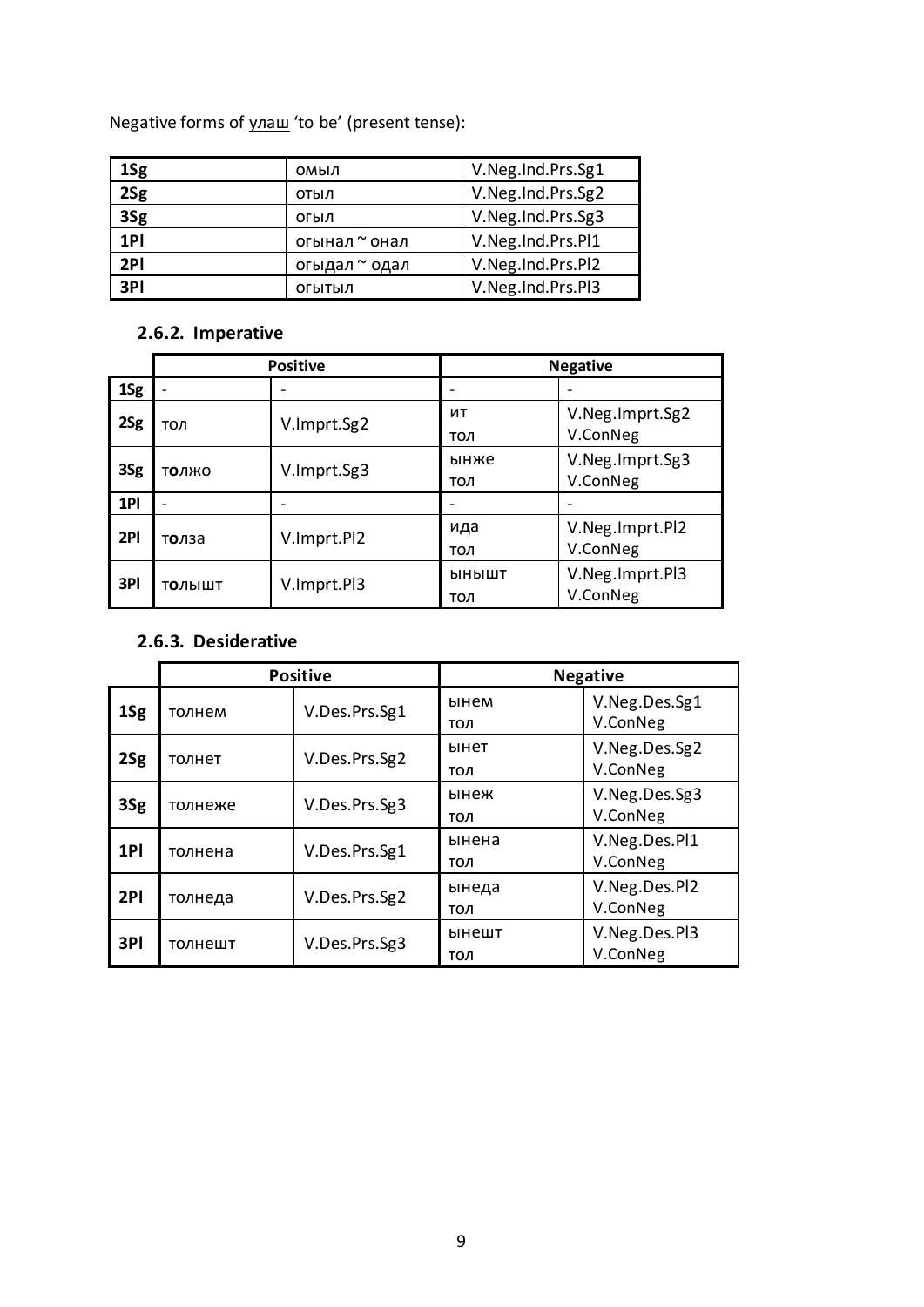### <span id="page-9-0"></span>**2.6.4. Non-finite forms**

| <b>Infinitive</b>                    | толаш             | $V$ . Inf   |
|--------------------------------------|-------------------|-------------|
| <b>Necessitive infinitive</b>        | толман            | V.Inf.Nec   |
| <b>Active participle</b>             | толшо             | V.Act.Prc   |
| Passive participle                   | толмо             | V.Pass.Prc  |
| <b>Future-necessitive participle</b> | толшаш            | V.Fut.Prc   |
| <b>Negative participle</b>           | ТОЛДЫМО           | V.Neg.Prc   |
| Affirmative instructive gerund       | толын             | V.Ger.Gen   |
| Negative gerund                      | толде             | V.Ger.Abe   |
| <b>Gerund of prior action</b>        | толмек ~ толмеке  | V.Ger.Prf   |
| <b>Gerund of future action</b>       | толмеш ~ толмешке | V.Ger.Imprf |
| <b>Gerund of simultaneous action</b> | толшыла           | V.Ger       |

# <span id="page-9-1"></span>**2.7. Clitics**

| нуно 'they' >          | Pron.Pers.Pl3.Nom >      |
|------------------------|--------------------------|
| нунат 'they too'       | Pron.Pers.Pl3.Nom.Foc at |
| мый 'I' >              | Pron.Pers.Sg1.Nom >      |
| мыяк '(well) I'        | Pron.Pers.Sg1.Nom.Foc ak |
| Палем. 'I know.' >     | $V$ . Ind. Prs. $Sg1 >$  |
| Палемыс. 'Oh, I know.' | V.Ind.Prs.Sg1.Foc ys     |
| ÿлыкö 'down' >         | Adv $>$                  |
| ўлыкыла 'downwards'    | Adv. Weak                |
| Ончо! 'look' >         | V.lmprt.Sg2 >            |
| Ончо-я! 'Oh look!'     | V.Imprt.Sg2.Foc ja       |
| Ончо! 'look' >         | V.lmprt.Sg2 >            |
| Ончо-ян! 'Oh look!'    | V.Imprt.Sg2.Foc jan      |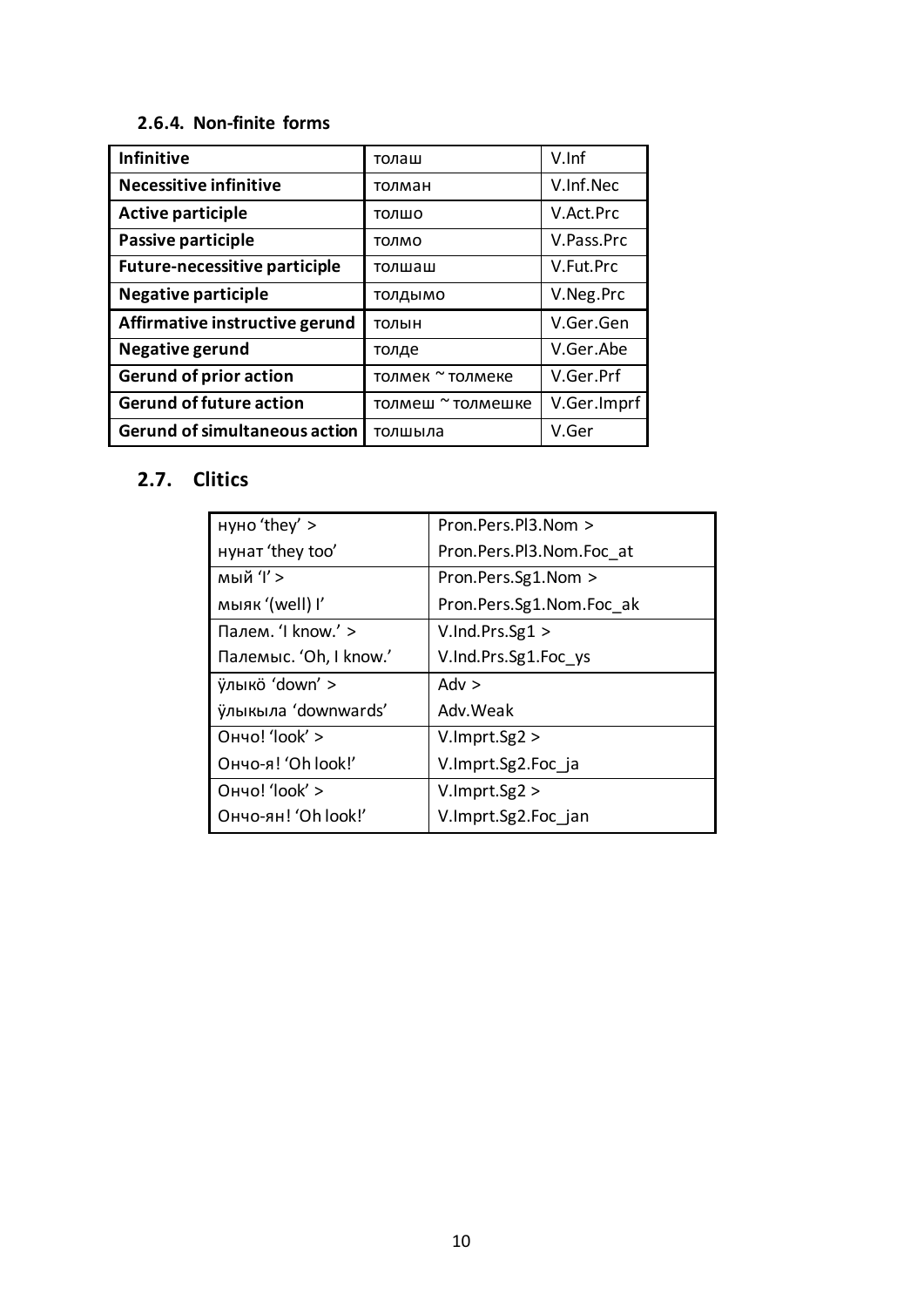# <span id="page-10-0"></span>**2.8. Derivational morphology**

|                      | йÿр 'rain' >                   | N.Sg.Nom >      |
|----------------------|--------------------------------|-----------------|
| -ан                  | йўран 'rainy'                  | N.Der Poss      |
| -(ы)с $E$            | жап 'inside' >                 | N.Sg.Nom >      |
|                      | жапысе 'of a time'             | N.Der Rel.Attr  |
|                      | шум 'heart' >                  | N.Sg.Nom >      |
| -дымЕ                | шўмдымö 'heartless'            | N.Der Priv.Attr |
|                      | теле 'winter' >                | N.Sg.Nom >      |
| -лык                 | телылык 'for winter'           | N.Der Pur.Attr  |
|                      |                                |                 |
|                      | ышташ (-ем) 'to do' >          | $V . Inf >$     |
| -алт <sup>і</sup>    | ышталташ (-ам) 'to be done'    | V.Der Refl.Inf  |
|                      | шочаш (-ам) 'to be born' >     | V.lnf >         |
| -(ы)кт <sup>іі</sup> | шочыкташ (-eм) 'to give birth' | V.Der_Caus.Inf  |
|                      | йöраташ (-ем) 'to love' >      | $V . Inf >$     |
| аш                   | йöратымаш 'love'               | V.Der.Der_Nom   |
| -дымаш               | палаш (-ем) 'to know' >        | $V . Inf >$     |

# **3. Example searches in video tutorial**

## <span id="page-10-2"></span><span id="page-10-1"></span>**3.1. Simple searches**

How does one search the corpus for individual words or phrases, e.g., a name, or a line from a poem?

# <span id="page-10-3"></span>**3.2. Extended searches**

How does one search the corpus for all tokens starting with a certain string of characters, for all inflected forms of a stem, etc?

# <span id="page-10-4"></span>**3.3. Animate nouns in local cases**

Prescriptive Mari grammars claim that animate nouns such as айдеме 'person' do not occur in the local cases (inessive, illative, lative). Here the video tutorial shows how counterexamples to this rule can be found in the corpus – how one can search for this noun in one of these three cases.

# <span id="page-10-5"></span>**3.4. Government of a verb**

Students of Mari might not know if the verb йыҥгырташ 'to call' (but also, and orginally, 'to ring', e.g., a bell) co-occurs with the accusative case (as in German), or the dative case (as in Russian). Here we show how the corpus can be used to check if the person being called is marked with the dative or the accusative – but it is also shown how even in the case of such a straight-forward question, the output from the corpus must be processed by hand before a meaningful inferences can be made. The person being called is marked with the dative, as the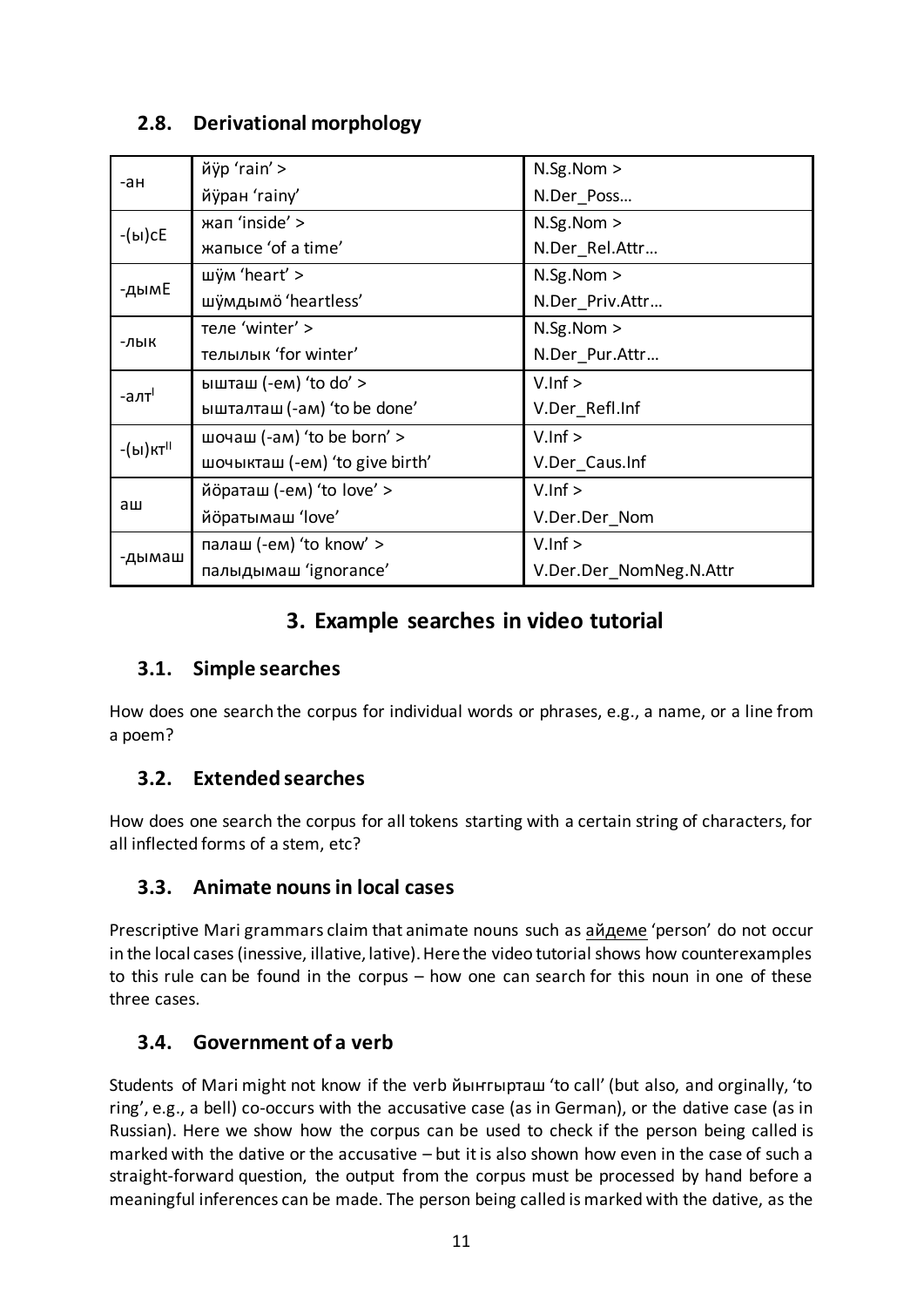output shows, but accusative forms do co-occur with this verb: temporal adverbials (e.g., йӱдым 'at night' < йӱд 'night'), objects when the verb is being used in the meaning 'to ring (a bell)', etc.

## <span id="page-11-0"></span>**3.5. Adjective – noun collocations; statistics**

The Mari adjectives сылне and мотор are both extensively used and generally translated as 'beautiful'. Here we illustrate how the corpus produces statistics on collocations: which word forms these adjectives most commonly co-occur with, and how their functional ranges can thus be disambiguated.

## <span id="page-11-1"></span>**3.6. Allowing for distance between searched words**

Here we show how search queries can be set up to allow for "gaps" between two searched elements, on the basis of adnominal possessive constructions of the type Анушын изаже Anush.GEN elder\_brother.PX3SG 'Anush's elder brother'. It is shown how to allow for words (exactly 1 word, 1–3 words, 0–3 words) between the possessor and the possessum in this search pattern.

## <span id="page-11-2"></span>**3.7. Adjusting for ambiguity**

The complementizer манын 'that' (< literally 'saying') is used both in combination with statements (which can be in the indicative, possibly past-tense forms) and in final clauses in combination with the imperative third person. In the third person plural, the syncretism of imperative and simple past tense I forms in the second conjugation (and only the second conjugation!) can make a contrastive study of these structures difficult:

|                    | толаш 'to come'<br>(first conjugation | ышташ 'to do'<br>(second conjugation) |
|--------------------|---------------------------------------|---------------------------------------|
| Simple Past I, 3PL | тольыч                                | ЫШТЫШТ                                |
| Imperative, 3PL    | толышт                                | ыштышт                                |

In the video demonstration we show how (1) one can, if one does not trust the disambiguation in these cases, set up a search pattern that practically undoes the ambiguation, allowing users to separate cases by hand, (2) one can set up a search pattern that only looks at select firstconjugation verbs not afflicted by this ambiguity.

## <span id="page-11-3"></span>**3.8. Diachronic studies**

Here we show how the corpus can be used to study diachronic change, on the basis of the complex conjunction молан манаш гын 'because' (literally 'if you say why'), a relative novelty in the Mari language. We show how one can look for usages of the phrase in different decades of the  $20<sup>th</sup>$  and  $21<sup>st</sup>$  century.